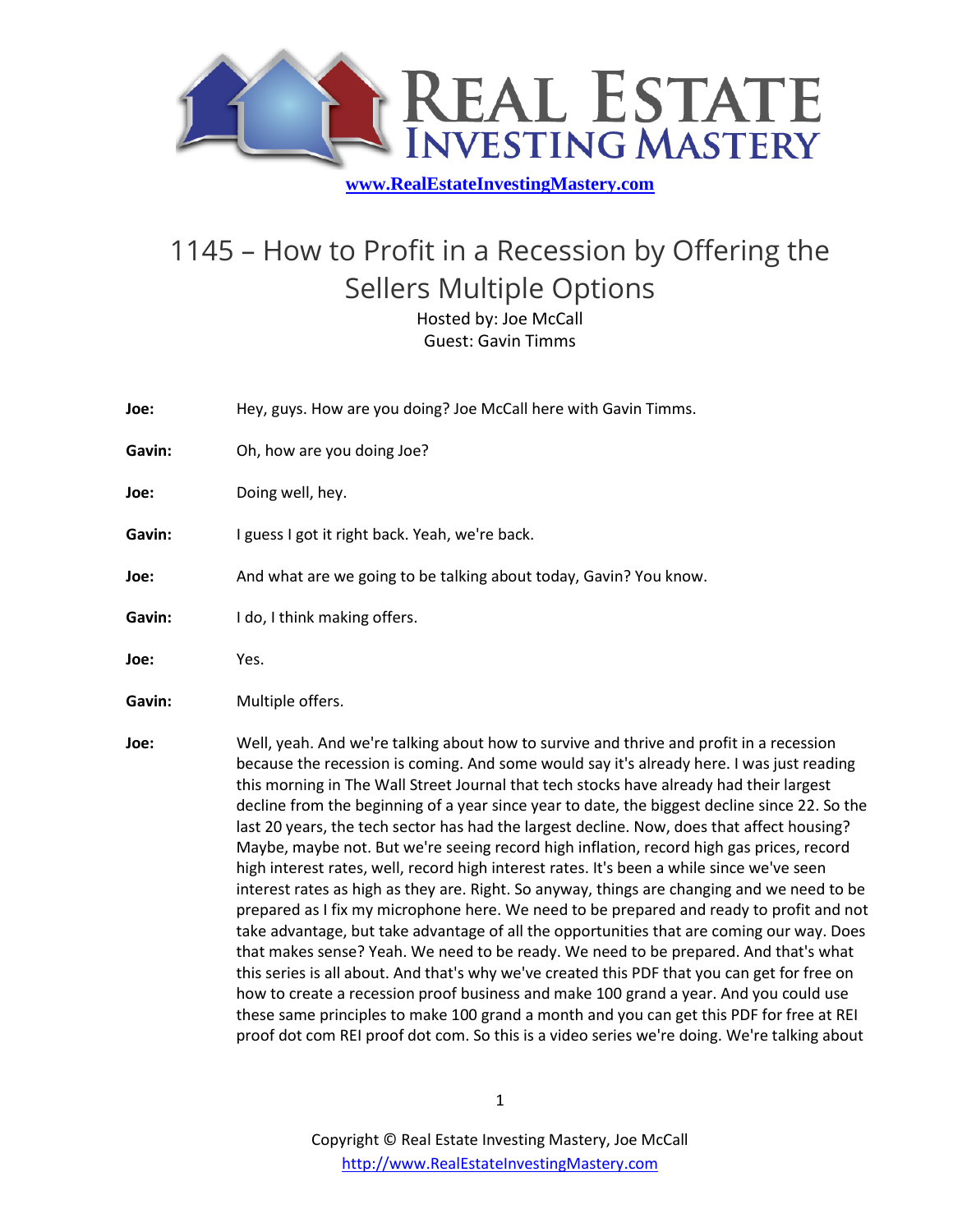

where the opportunities are, what you need to be focused on, what you need to be working on, and how you can do more deals. These are simple, basic, fundamental real estate investing one on one things. And if you figure this out, you will have a lot of success in this business. And even if you're in a competitive market, you'll be able to stand head and shoulders above your competition because you'll be doing these fundamental things better than anybody else. And that's how you're going to do more deals, right?

- Gavin: **Hundred percent.**
- **Joe:** We've got a mind map here and you get this mind map included with the PDF if you're interested in it. Okay, let's show that right now. How's that? So these are there's three important things that you need to focus on in this market, in this recession, if you want to succeed. And I'm going to say not market, but in this recession, if you want to do a lot of deals, by the way, you haven't I've been thinking about this. And in 10 hours, do you think somebody could actually make \$10,000 a month working just 10 hours a week?
- **Gavin:** Yeah. Focused on the right things. Absolutely.
- **Joe:** If you're focused on the right things. Exactly right. And these are the things you should be focused on. And I was listening to your podcast this morning about this on my way home from the gym. And this lady was asking she was sharing how she always asks herself this question, whatever she has to do. Number one, she it's a mindset hack that you need to tell yourself that you are the kind of person who does what you say you're going to do. Right. And then the second thing is you need to make decisions in advance. Number one, these are the two secrets to making ten grand in ten days or less. Number one, tell yourself that you are going to be the person. This is like a mental belief that you are going to be the person who does what they say they're going to do. So if you say you're going to make ten grand, you're going to become that person that's going to make ten grand. You're saying that you're going to flip houses and wholesale deals and you're going to profit in a recession. You need to become the person that does what you say you're going to do. That's number one, is having that belief that you're going to be that person who does what they say you're going to do. That's all what we what we all want to be. But how many people are actually doing that? The next thing is you need to make your decisions in advance. You need to make the decision in advance that you're going to be not in the real estate investing business, but in the marketing business. You need to make the decision in advance that you're going to talk to five sellers in a day. You're going to make an offer to every seller you talk to. You're going to follow up every 30 days with every single seller that you do make an offer on. So making these decisions in advance, if you figure those two things out, you're going to you're going to crush it in this business. And the other thing that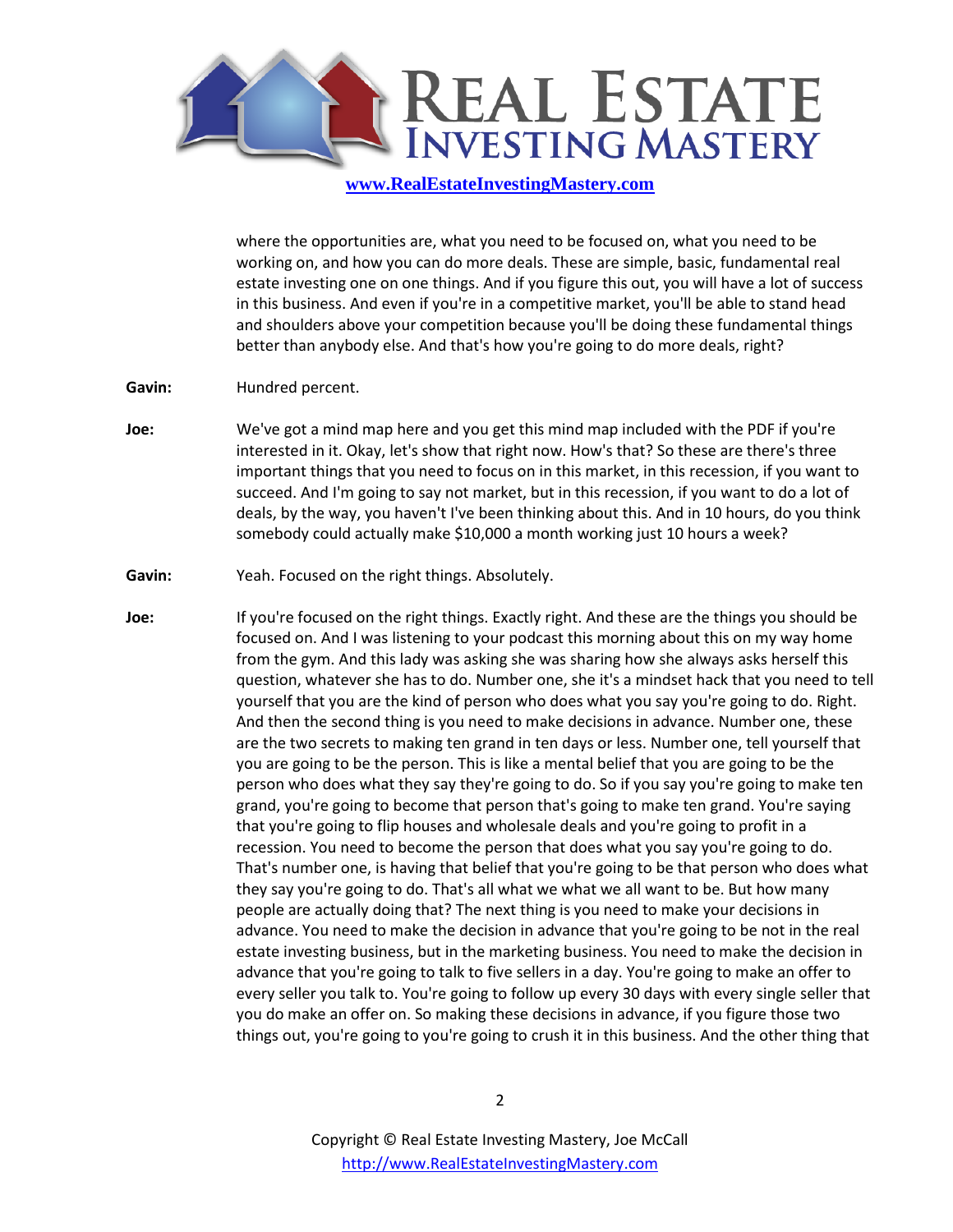

she was talking about, I thought, this is so fascinating. Whenever you're looking at something now that you decided, all right, I'm going to be the person who does what they want to do and I make my decisions in advance. And I'm going to plan out your week and you say, all right, if I'm only going to work 10 hours a week, 2 hours a week day, I need to do these things on Monday, these things on Tuesday, these things on Wednesday. You get my point. So when you're looking at you just have a small amount of window, a small window of opportunity. What you need to make the decision then. All right, how can I get this done in an hour or less? You're looking at any big thing you're working on. How can I get this done in an hour or less? How can I talk to five sellers in an hour or less? How can I make five offers in an hour or less? How can I do my follow up on these 50 leads in an hour or less? It's kind of asking yourself bigger, better questions. And an even you could take it another step further and say, These are all I need to focus on these three things making multiple offers, buyer marketing and following up. All right, how can I get somebody else to do this for me? Maybe some of it you can't. Maybe some of it you need to do. If this is about thinking bigger, asking better questions is, how can I get somebody else to do this all for me? How can I do none of it? What? Where are we going to?

- **Gavin:** I was just going to say like one. I'll give you an example. Like when I go to England, right? I would say I want to go to England. Our family out there, friends out there. I don't get to see that often. And I have limited time. So what it forces me to do is that you talk about an hour or two window, it forces you to prioritize exactly what you need to get done. And the crazy thing is, is I make just as much money. I'm way more efficient when I work 2 hours a day because I just get the things I need to do versus when I'm here in the U.S. and I'm sitting there all day and I go off of the 10 hours, but did I actually get anywhere? What could I have actually done that in two? Right. For example, like we met before starting this 30 minutes, 25 minutes before, and with our call to get my camera on messing around and we're discussing things. But if we didn't have that time, we'd be more focused right and go right, I have an hour and then you're going to just knock it out, whatever it is that you need to do. And you'll start to see that if you prioritize and you focus on the things that make money, that you can actually do it.
- **Joe:** We need to be focusing on revenue generating activities, revenue generating activities, which is making offers marketing for buyers following up. So these are three things. If you want to succeed in this recession, if you want to do a lot of deals, make a lot of money, these are some things that you need to be focusing more on. And you can I just want to mention this in case you're just joining us, you can get this free PDF report of all of this stuff and the mind map that we're going to be showing you here for free. No strings attached at RTI proof dot com REIT proof dot com. And I zoomed in enough I was going to be okay there.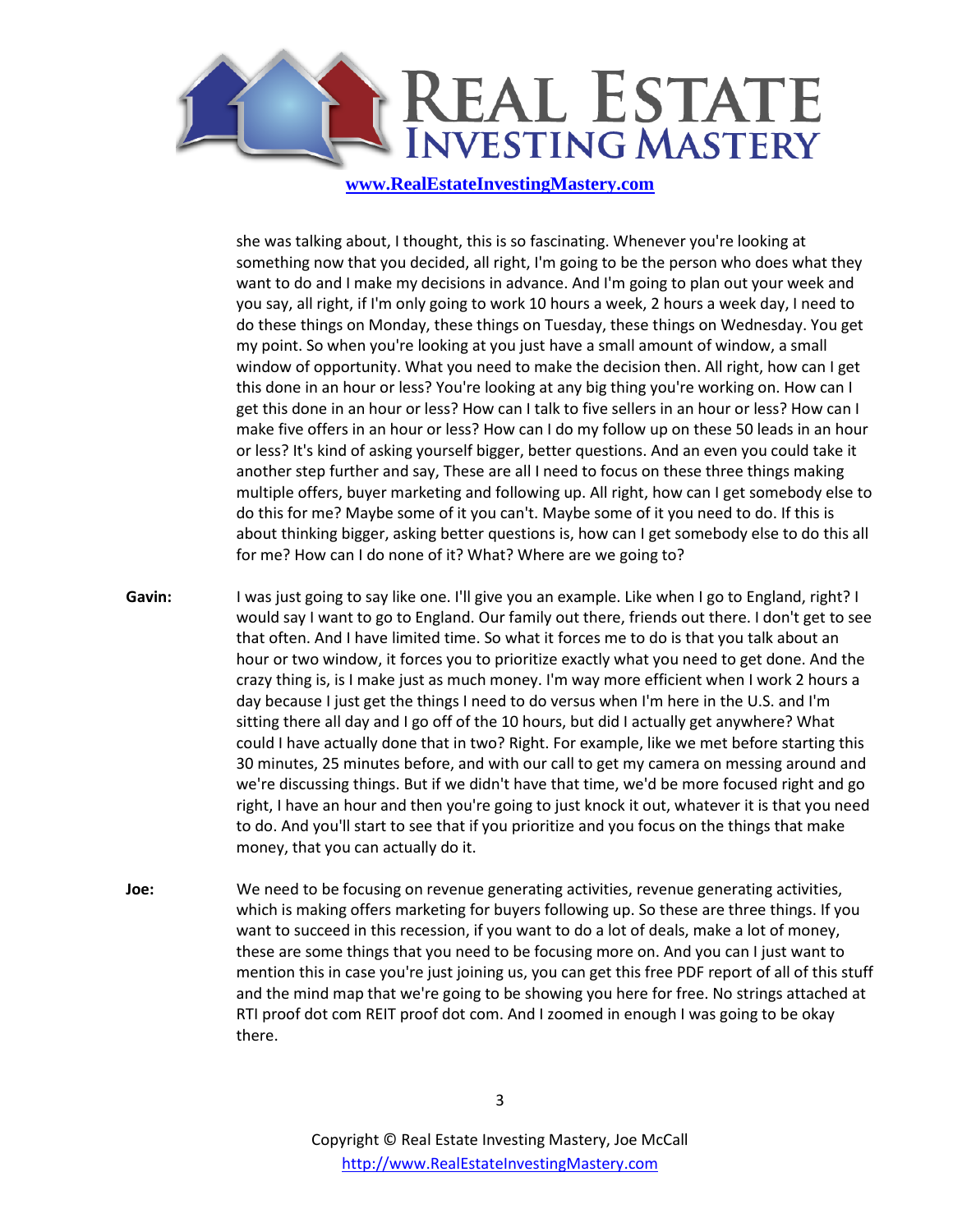

**Gavin:** Yeah, well, good.

- **Joe:** I think we're good. All right. So talking about making multiple offers, we have in the mind map here and video of actually us doing this. Before. So if you want to watch that video, if you click on this link in your head, if you have the mind that you'll see a video of us doing it. But you got to understand this more sellers are open now than in a while. I don't know if ever, but in a long time they are more open now to getting creative offers. A creative offer is just so you know, like there's cash offer and then there's creative offers. And a creative offer could be a mixture of a combination of several different things. But usually what it is is. All right, Mr. Seller, I can get you your price if you're willing to wait. I can pay you 50 grand cash, or I can get you your price of 75 grand if you're willing to wait for it paid for some of your equity or get some of your equity with payments over time, you could be a lease option. It could be on financing, it could be subject to there's a lot it could be a combination. Like there's such things as have you heard of no vacations? Have you ever done innovation? Yeah.
- **Gavin:** I haven't. Now, here's the thing. I would in that I know what it is, but I would just partner with someone who doesn't.
- **Joe:** That's a great point, because you don't have to learn these strategies either. Find somebody else that's already doing subject to's or lease options or owner financing or innovations and partner with them. Bring them these deals. When you do, here's the point. A cash offer is going to be down here, but we can get sellers at a higher price if they're willing to be open to more creative types of things. It's either price or terms. Price or terms, right. The great thing about creative financing deals is that you have four or five things you can negotiate with a cash offer. You only have one thing you negotiate and that's price. But on a creative deal, you can negotiate term like how long, number of years you can negotiate price down payment, the monthly payments, option deposits or credits, option rent credits or things like that. So you can you can negotiate a lot of different things, down payment, if I didn't say that. So as a as this recession comes in and get stronger and stronger, and I think it's going to be here for a couple of years, three years, maybe sellers are going to become more open to creative financing. And before, you know, you make a cash offer, they're going to say no, and that's it. But then you follow up with them and you say, You know what? I might be able to get you more if you do something like that. So sellers are more open and it's important in a recession not to be a one trick wholesaling pony. Now you can make a lot of money being a one trick wholesaling pony. You can you can make a lot of money doing that. But it's important to learn the other creative types of things. And here's the thing, too. We talked about it just a second ago. We have actually I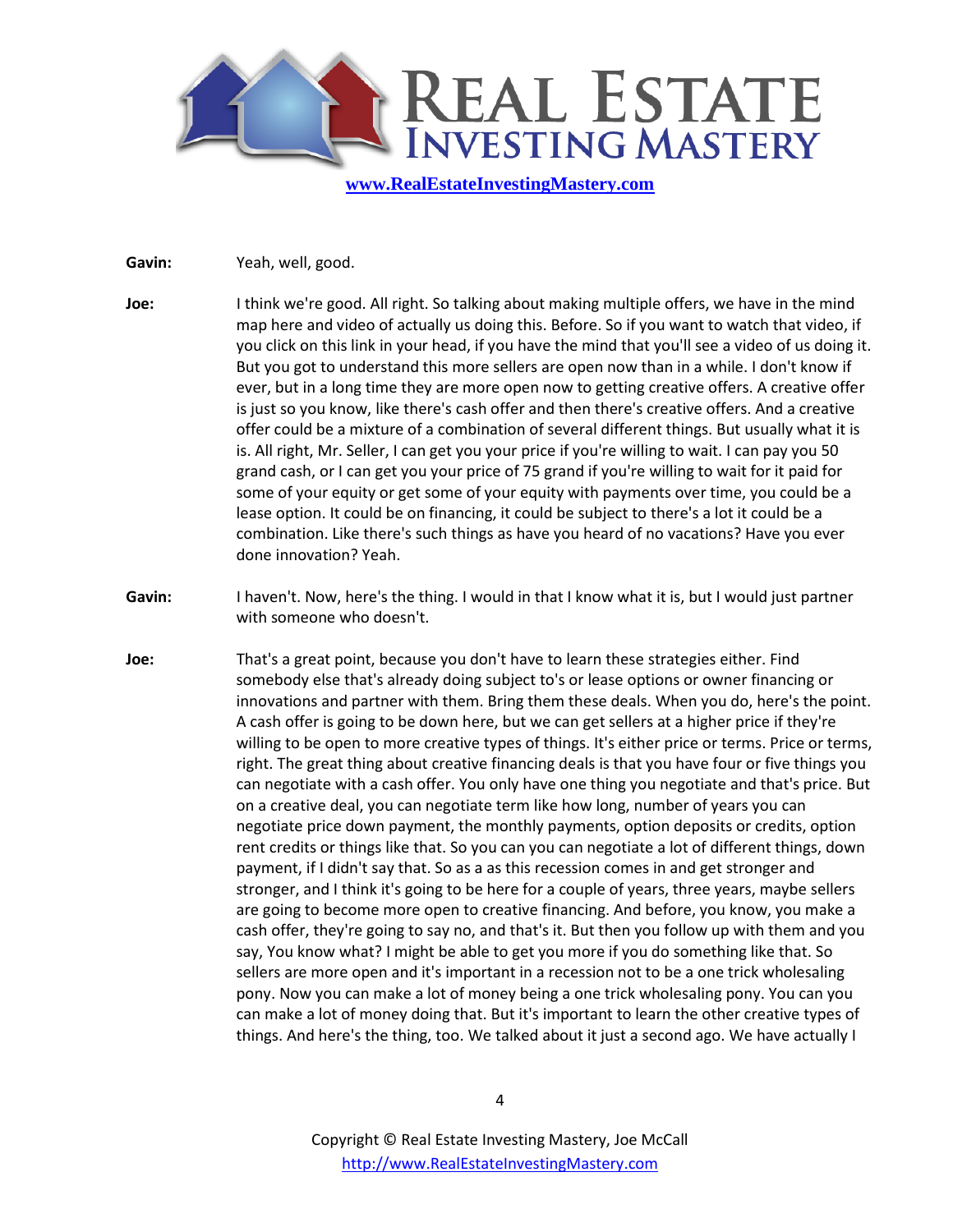

have coaching we have coaching clients that will partner with our students on creative deals and they'll actually. Dustin, I'm thinking of in particular will actually get on the phone if you have a motivated seller that is motivated, wants to sell their house now but maybe doesn't have enough equity or is not willing to drop their price as low as you need to be, you'll get on the phone and talk to your seller with you and sell them on it and partner with you on the deal, whether it's a lease option or subject to or innovation or something like that. Now you can give sellers whatever price they want as long as you're willing to wait for it. And there's different types of creative financing offers that we like to make and we kind of break it down into cheaper houses and nicer houses. So in the Midwest, where I am, cheaper house might be anything under 150 grand. All right, nice. Your house might be anything above that kind of just depends on the market. Now, these are numbers that are going to be different for you if you're in California or whatnot. But for a cheaper house, there's kind of like for cheaper houses. I typically don't want to do lease options on cheaper houses. So the three different options we might give to a seller would be a cash offer, seller financing with interest only, or maybe seller financing with principal only payments. And you know, there's a bunch of in-between things that you could do here, too, right? You could I know I have students that have done this where they maybe give the seller seller financing with no payments for a year and then the seller they'll give the seller 5% or it could be a 0% for ten years and then 5% after that.

- **Gavin:** Yeah. And I think, you know, on this list is thinking, well, how do you know that it is all down to the conversation that you're having, right? So you focus on what it is that they need, what is their problems? What are the key the key points that they need help with? And that's when you come in and solve it. And you might think, why would anyone take no payments for the first year? Maybe it's free and clear. Maybe it's just, you know, code violations constantly on of it's vacant. They don't want to deal with it. There are stateless. They could get in the calls. They don't want to give the property away. So maybe say, okay, well, I'll clear it up, I'll maintain it, I'll look after it. But I'm not going to make payments for the first year. And after the first year I want to pay you x the new structure the deal because it might not be the money they need is about are you going to stop me getting these code violations and cut the grass and maintain it and do all of these things? So that would be an example of that, where that would happen because of your solving in the seller's problem. That's what you always got focus on.
- **Joe:** I had a friend out on the west side of the US that had some properties in Saint Louis and they were vacant and they were properties. He tried to rehab every time he rented it out. Property managers would flake out, tenants would trashed properties. And these houses now had been vacant. He owned them for four or five years and they had been vacant for a year or so and they were not in a good area. And he was getting calls all the time from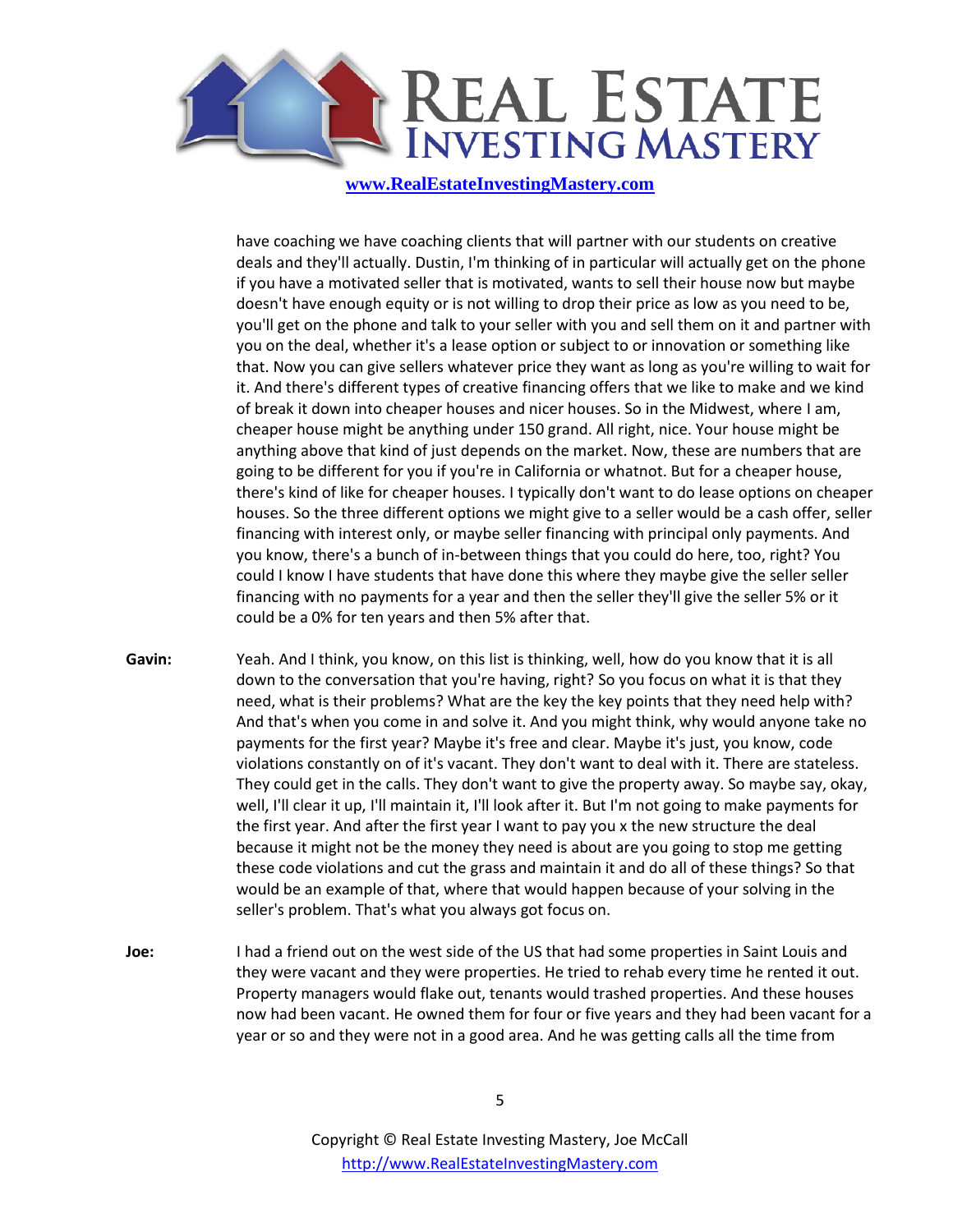

neighbors that would call him and say, Hey, when are you going to cut the lawn? When are you going to fix the house up? And it's trashed. It's a mess. There's a bunch of drug dealers hanging around, but he just kept on ignoring the calls. Well, guess what these neighbors did? They started. They found out who he was married to. They started calling his wife. They started calling his parents. They started calling her parents. And like he was like, help me, Joe, get out of this. Like I said, he was a friend. I said, I can help you, but I'm not going to like how much I asked. I told him, I said, How much you going to pay me to buy your house? These are properties I don't want, but I gave him some options. I said, All right, well, you know, I might be able to give you a cash offer for this. Just so you know, I'm honest with you, I'm going to sell it and make a little profit. I think he owed 50 or \$60,000 on them. I offered him \$5,000 cash for these deals. That's how bad of a neighborhood it was. And this was about five, six years ago anyway, before the market had come back. But I guarantee you, these neighborhoods where these houses are, they're still probably only worth I probably wouldn't pay more than five grand on them anyway. Then I said, Oh, or I will do some owner financing and I gave him some different options. And we even one of the options because I was his friend, I said, Listen, you help me manage the rehab and find a new property manager. If you want to put the money into it, then I'll help you sell it after rehab or whatever. I had a student one time who found a nice property in a good area in a small town that needed a lot of updating, but just cosmetic updating. The bones were solid, you know, the electrical plumbing was all good, but it just needed about 15, 20 grand in work and it was a free and clear property. And this the homeowner was out of town, used to live in the house, I think small town, but it needed a lot of a cosmetic updating work. He got tired and frustrated. He was explaining this to my student. He got tired of all of these lowball offers from these investors that were calling him all the time, and he just wanted somebody in the house. He didn't want to give it away. He didn't want to manage tenants and he didn't want to fix it up either. So what's he going to do? She offered him a cash offer. He said no. He asked. She asked why. And he's just like he just found out, like it's not the he doesn't want to give it away. So anyway, to negotiate with him and said, listen, well, what if I lease option this property, I'll lose it from you for a period of time and then buy it. I'll give you give me five years. And during that time I might actually find a tenant buyer that will move into the house and fix it up, take care of the maintenance and repairs and fix it up themselves and I'll give you your price. I forget the numbers exactly. But she said, I'll give you your price if you give me my terms. Price versus terms. And she said, I'll give you your price if you let me keep 100% of the rent for the first two years and then the next three years we'll split the rent 5050 and I'll take care of maintenance and repairs and I won't call you for anything that needs to be fixed during this time. The seller said, Yes, it's a great deal. So she put zero down. She was putting a sign in the yard to lease option handyman special rent to own found a buyer buyer stopped as she was putting the sign in the yard and said, I'm interested in this property. He was a self-employed electrical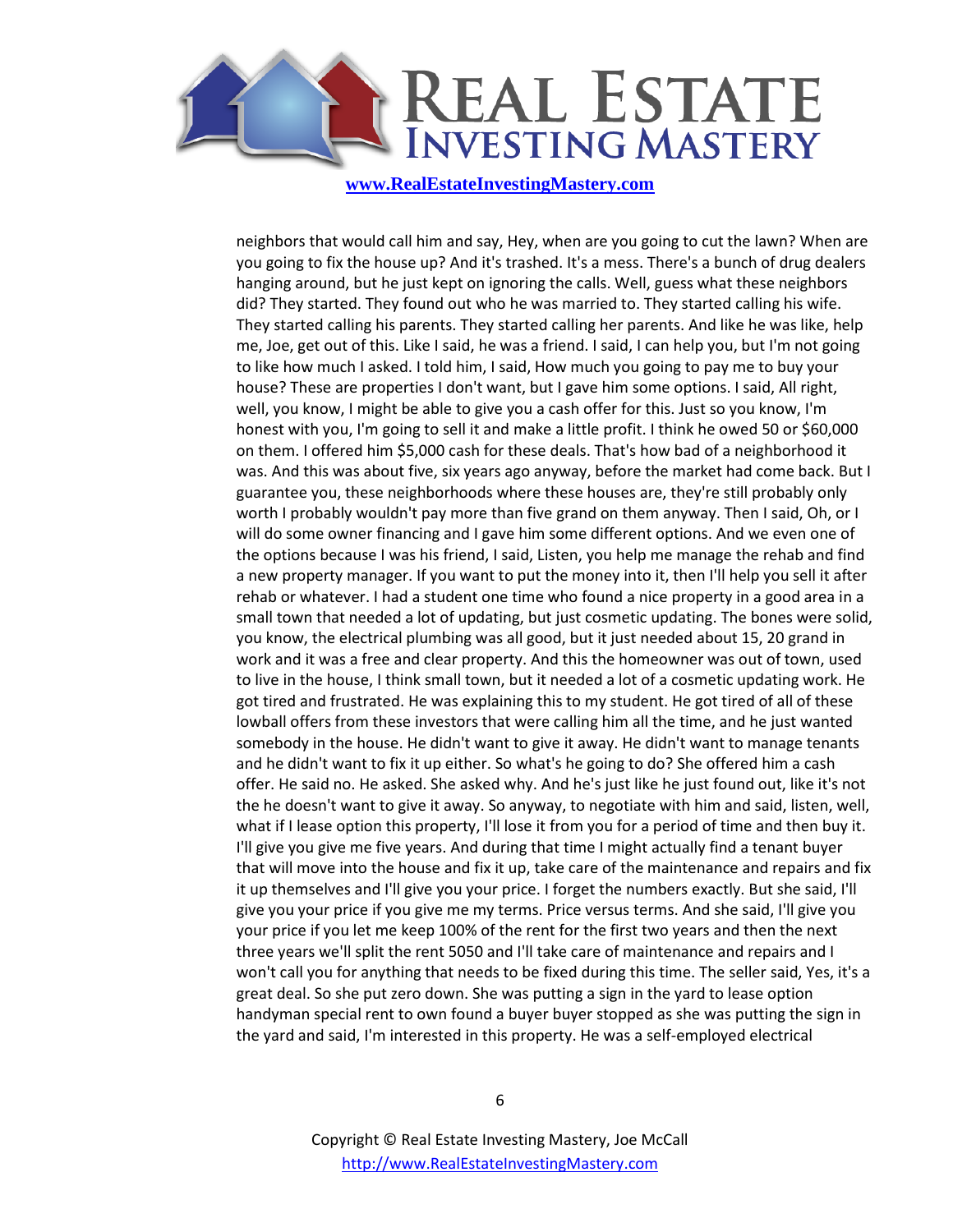

contractor, residential electrical contractor and, you know, just had a hard time getting a good mortgage because he was self-employed and but he was making great money and he could fix this house up himself. So she's keeping \$900 a month in rent, cash flow on this property for the first two years. And then the next three years, she's splitting it for five. She's getting 450 a month. All right. And this ten, a buyer is fixing the property up themselves. That's an example, the great example of a creative deal on a property that needs work. So there's a lot of different options anyway. So we're here at this with the cheaper houses. Typically what I like to do, since I don't want to do nice lease options on cheaper homes because these are going to be in rougher areas, we'll give them a cash offer, seller financing, interest only principle only, maybe a combination of the two or whatnot. Now real quick, when we make cash offers, there's different methods that we like to use. Sometimes it just is all you need to do is like, look at what investors are buying for and offer ten grand less. Go to Redfin, you can go to Zillow and you can look and find, all right, these properties are selling for 20. That doesn't matter. The size doesn't matter, the RV doesn't matter. The repairs, these things. Investors are buying these things for 20. I'm going to offer the seller's hands. Yeah. All right. So the one method is the average of the lowest sold. And so these are better for properties. And you work, you can go look and we'll show you an example. In a minute, just go to Soledad and take an average of the 3 to 5 lowest souls and offer 80% of that or ten grand less. That's one way to do it. Another way to do it in this kind of depends on what your buyers are telling you. There's a lot of buyers I know in Saint Louis that when they look for properties, they just take the monthly rent times, a certain number or divided by a certain number. And that's how they figure because they buy these properties based on ROI or cash flow. So this is best for rental types of properties. So you take like for example, the monthly rent times 55 minus repairs and this is going to vary in markets. But in Saint Louis at one time, this is what a lot of the big buyers did. So if a property rents for 900 bucks, they multiply that by 55 and then subtract repairs. They want to be all in the \$39,500. All right. This means I need to offer \$29,500 so I can sell it to my buyer for 39 five and make a \$10,000 profit. Now, maybe the number is 35. Now today, 45. But just take the monthly rent times a certain number and you need to find out what those numbers that number is for your investors and maybe they have a different way of doing it. I remember one guy said he takes 90 the monthly rent divided by .13 or something like that, and that gave him his all in number. So then you subtract repairs, tractor wholesale fee, and that's what you offer them. Yeah. So each area has a different number. I mean, maybe for areas of 30. The number is 35 or 65. And for repairs, this is kind of old. You know, if it's basic, if the seller says it doesn't need any work and you see some pictures, I might still do five bucks a square foot for repairs. If it's minor cosmetic, I might do 10 to \$15 a square foot. If it's more, forget rehab, maybe 30 bucks a square foot. Okay. We don't spend more than a couple minutes at the most figuring out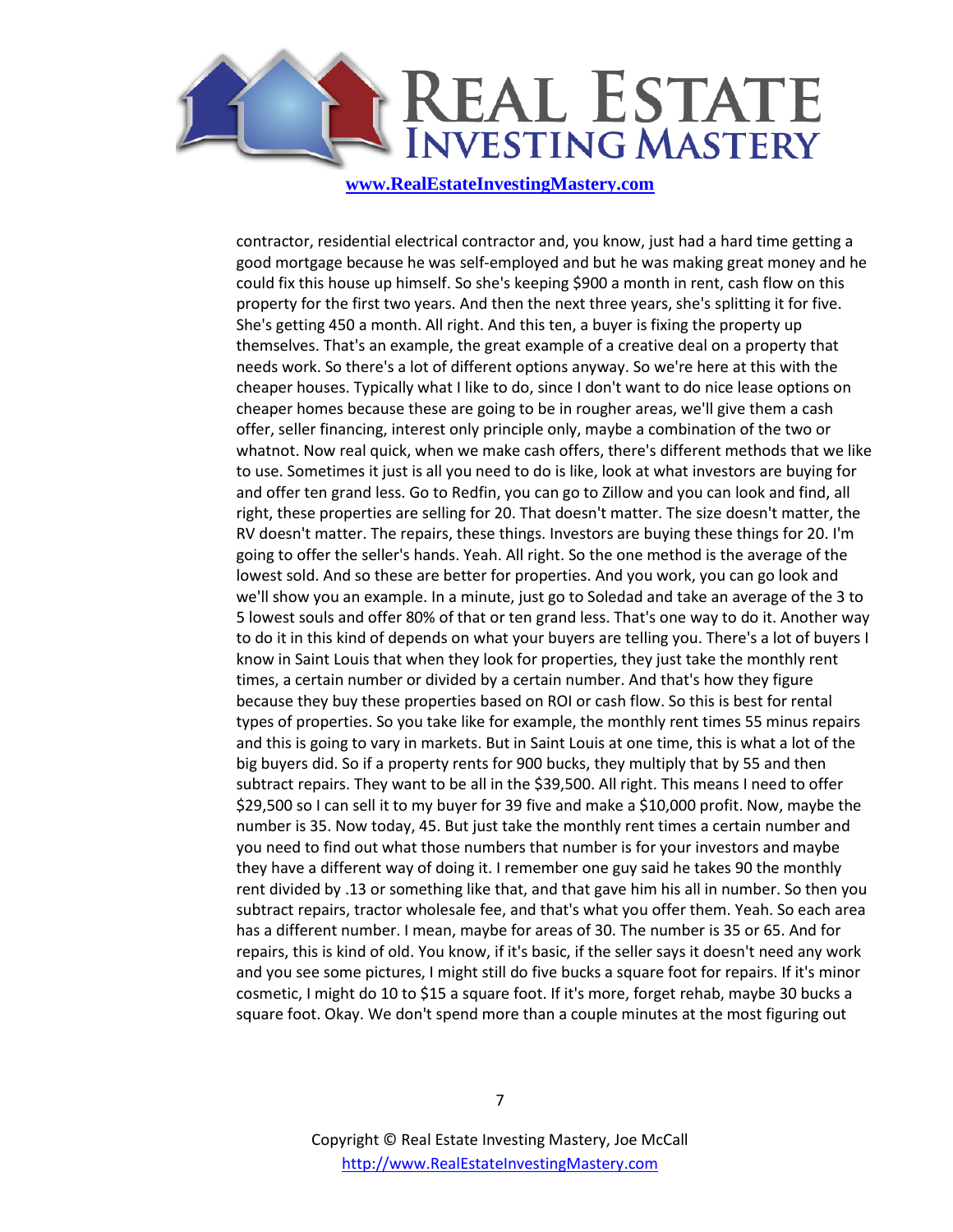

repairs, and usually I just rounded up to the next five grand. Okay. How do you do repairs? Do you even do repairs when you're looking at estimates?

**Gavin:** Yeah. I mean, if it's a cash deal, I think to keep it simple, we just look at the three lowest, you know, the three lowest sold, the the similar obviously size, things like that. And then we just try and get under it and then it doesn't really matter as long as they're in. Obviously, they're not retail. Right. You know. The three lowest, they all need work just like yours. But if we do the repairs, I mean, I think obviously it goes with obviously the inflation or the prices over the last year. It's gone up a lot. I mean, depending on your market, I mean, even Alabama probably looking at \$45 a square foot for a full rehab. Now, California, I don't even want to think about what it is there, but it's insane. And this is the other reason you see, which we haven't talked about in this recession, is with these prices so high, is the you've got to be calculating for this, right? Not only you got to calculate for your flippers, if you were buying these to flip, we've also got to give yourself at least 25% of a grace period of going over budget. There's not many people that come on the budget very, very, very rarely will ever come under budget. As you start to take rules out all things back, you're going to get more problems. This. It's just the way that it is. Yeah.

**Joe:** And remember, too, we're not doing the ARV times 70% minus repairs yet because these are cheaper properties. When you're looking at properties in the hood that rent for eight or 900 bucks a month, there is no RV for those homes. My experience in these lower end cash flow markets, when when you're in a cash flow neighborhood, we're selling to landlords they don't care about after repair value because they're not fixing that up to sell it to a retail buyer or fixing it up to get them rent ready to put a tenant in it. So it's different. That's why we're looking at the average of the lowest sold or the rent amounts times, some dollar of some dollar number. And there's also the ROI method, which is a little kind of different but similar where what kind of ROI or return on investment or cash on cash return does your buyer want? You know, buyers sometimes are looking for they want to make 15% of their money in the first year. All right. So every part of town is different, but typically it's 10 to 15% if they want to make 10% on their money in the first year. So let's say just looking at round numbers, I'm going to get my calculator out here. So if they if the rents are 1000 bucks a month and you times out by 12, the gross rents are \$12,000 a year, are you going to take out about 40% of that for property management, vacancies, maintenance, repairs, taxes, insurance, things like that? You're going to take out 40%. So I'm going take 12 grand times point six. That means my net rent is about 70 \$200 a year, 70 \$200 a year. And I know my and. Tester wants to make 10% on their money. I'm going to take 7200 divided by point one. That means that investor needs to be all in on that property for \$72,000. And if I know that property needs 25 grand in work, I'm going to take 72 grand, subtract 25,000. That's 47,000. And I want to make a \$10,000 wholesale fee and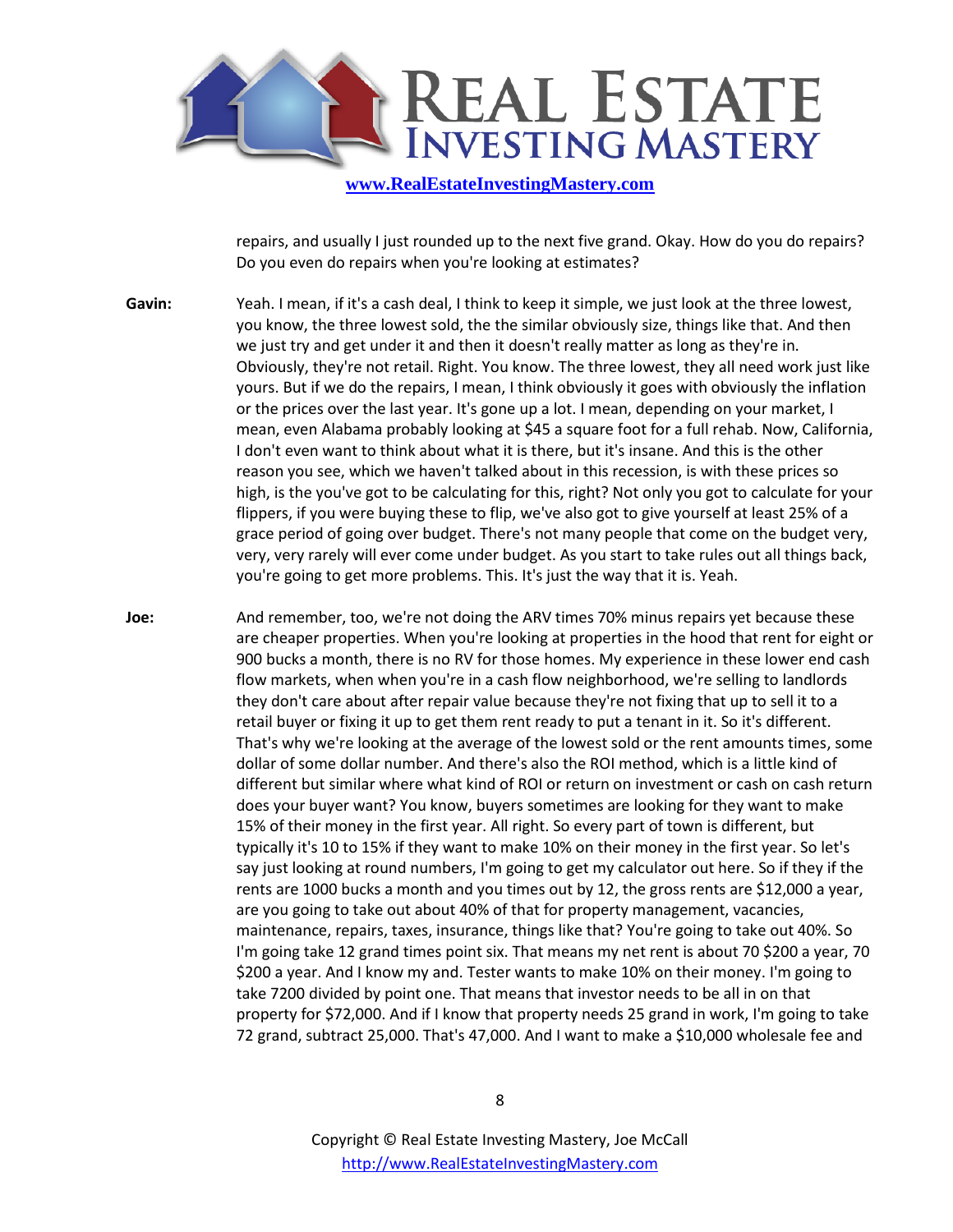

subtract \$10,000. I'm going to offer the seller who owns I'm going to offer the owner 37 grand. I'm going to sell it to my buyer for 47 grand. That buyer's going to put in 25 grand in repairs. They're going to rent it out for a thousand a month. They're figuring 40% for vacancies, management, maintenance, repairs, etc., etc.. They're going to make 10% on their money. Now, these are cheaper properties that we're talking about that we're selling to investors. Now, I have a calculator here, a spreadsheet in this mind map that you can get. Where where can you get this? My map at RTI proof dot com. And I'm going to show you that here in a minute. But seller financing interest only, principal only payments. And we have a calculator here that we're going to show you. And we're going to actually look at an example deal real quick here. And we're not going to take very long in this because they're already over our time. But this is a deal that we just found random on in Tulsa, Oklahoma. Five 720, East Third Street, Tulsa, Oklahoma. And if we look at the Zillow link here, Gavin, I'm going to go ahead and send you right now this Zillow links, you can look at it while I'm talking the way here. I just put it in. I just texted it to you. So this is a property in Tulsa. We're going to zoom in a little bit so you can see it a little better. The Zestimate on this thing, which doesn't matter to me much at all, is \$113,000. It rents for about 950 a month. Okay. And then we look here at the Redfin. Here's the Redfin link on this property was last sold in 2013. Now says 4.5 million. Probably what that means. It was a part of a hedge fund, spent 4.5 million on like 50 different properties. So that's kind of weird how that shows up sometimes in some counties, but our Redfin estimate is 102,000. But this is obviously a rental neighborhood, right? If I go into Street View and you look around here, this is a good rental neighborhood, good solid blue collar rental area. Now, I don't know Tulsa that well, but I'm going to guess maybe this is different now because of the market that we're in. Like not too many investors are going in here to buy a house, to rehab it, fix it up, make it really nice granite countertops and everything, and then sell it to a retail buyer. There's a lot of rental homes in here. Probably this neighborhood is 40 to 50%. Landlord owned, gets a great neighborhood, great area for cash flow. There's a nice little house. But a lot of the people that do own and live here are probably people that have lived here for a very long time. Most of it are landlord owned properties. All right. So anyway, let me move here so I can see this a little better. All right. Now, remember, there's different ways for making cash offers. Now, I like Redfin because I'm going to let's say this is a property and these pictures are old. These pictures here on Zillow were from 2020. So let's say we talk to this landlord. You call him. He says, yeah, I just want to sell it. It's had three tenants in there in the last couple of years. It probably needs updating. It needs a lot of work. He's just a tired landlord. He's frustrated. He lives in Florida. He just wants to get rid of this property. It's a three bedroom, one bath, 920 square foot. You can rent it for 950 a month. So we're going to make him an offer to buy this property. All right, Gavin, so I'm doing this. Why don't you look at what you would offer from what you see in Zillow? And I'm going to show people what I would offer on this property from Redfin. So I know it's 920 square feet. I'm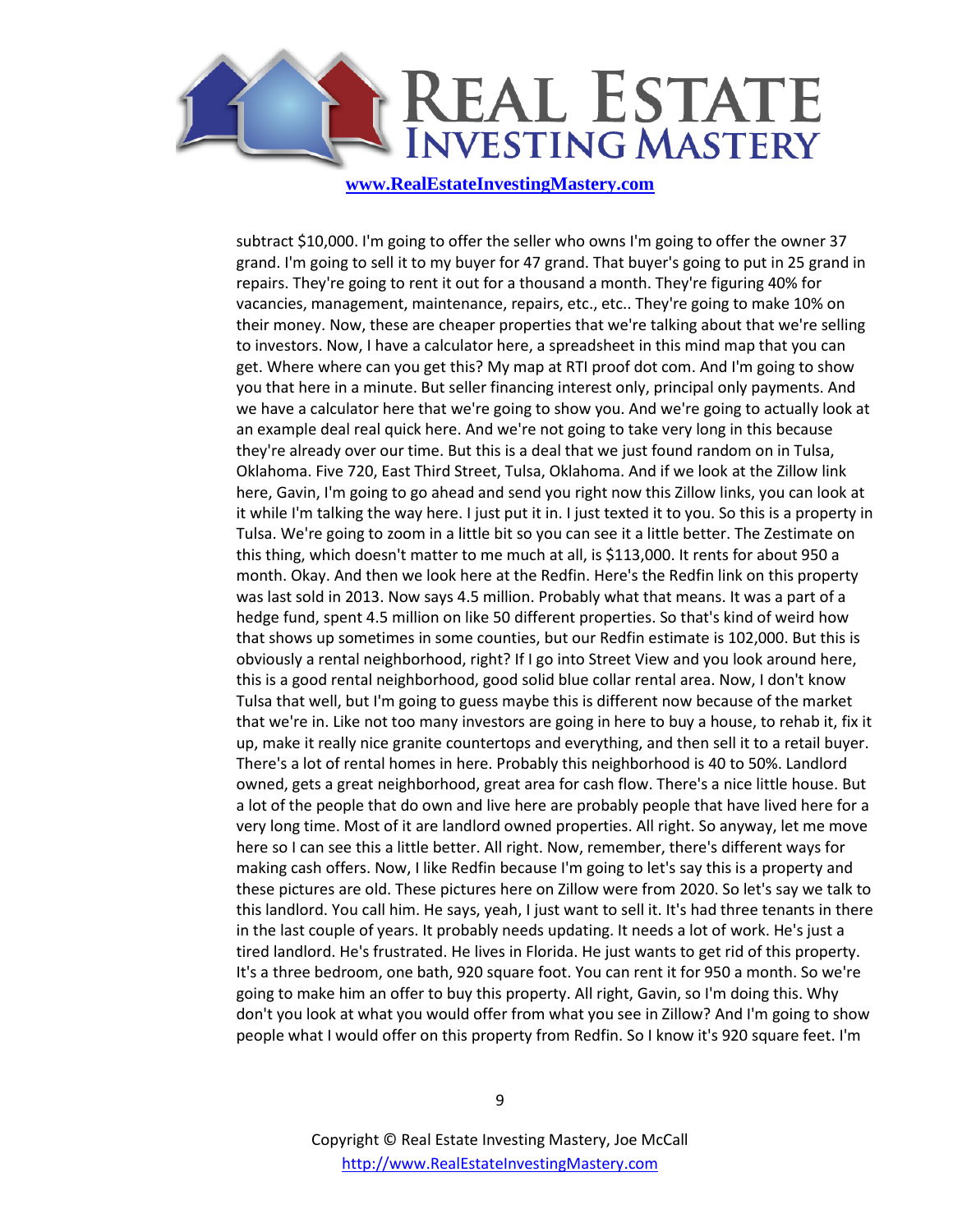

going to click on this map and I'm going to click down here on the lower left somewhere. Why don't I see a hold on you? There's usually a button that says Map nearby homes for sale.

- **Gavin:** But Zillow. Zillow also is not putting the address in the line to get me closer to it. I don't know why you have to search.
- **Joe:** Let me zoom down a little bit. If I open up this map. Well, this is interesting. They're used Redfin used to have a button right here that said, show me nearby homes for sale. And that's not there anymore. All right. So not a big deal. I can show you what else we can do. This property is in seven, four, one, one, two. Okay, let me go back up here. It's in seven for one, one, two. So I'm going to go right here. Seven, four, one, one, two. It's kind of centered me on that zip code right there. And I'm going to click Remove Out Line and I'm looking at Sold in the last year. There's a lot of them, but I'm going to do home type. House only click done all filters. I'm going to do square feet. I'm going to Max 1200 square feet because ours is 900 and something. Got another 722 homes right now that are sold in the last year under 1200 square feet. So I'm going to you need to go in and find out where this property is located. Let me click on the map here as Zillow. Zillow's not giving me a map link either.
- **Gavin:** It's not. No. So you have to if you click on it and then zoom in, it should center it. But it's not I don't know why is not pulling the link. It's bizarre.
- **Joe:** Let's try this a different way.
- **Gavin:** Now found. I mean I have found. Want to find across the major there maybe one 1081 4101.
- **Joe:** All right. So I'm just looking at the map here and I can kind of see where it is. So see McClure, Clark Park and where the with this interstate kind of goes up here like that. So the property is right in this area. All right. So I just kind of centered the property in the map center, the property in the map. I have 299, so maybe I need to zoom in a little bit more. All right. Now, I got 59 homes. I'm going to take this table almost sorted by price. Okay. So this house is approximately right in the center of the map. So I might even go here and add another filter. The max size is 1100 square feet. And maybe we'll do last sold in the last six months. Yeah, that's what I have. All right. So I still have now 98 homes sorted by price from low to high. And you can see. Here. We got 45,000. 45,000. I'm writing this down. 47,000. 53,000. 59,000. 612 are the lowest five souls in this area. So I'm just going to go to my calculator quick and dirty. 45,001st. 45,000 plus. 47,000 plus. 53,000 plus 59,000 612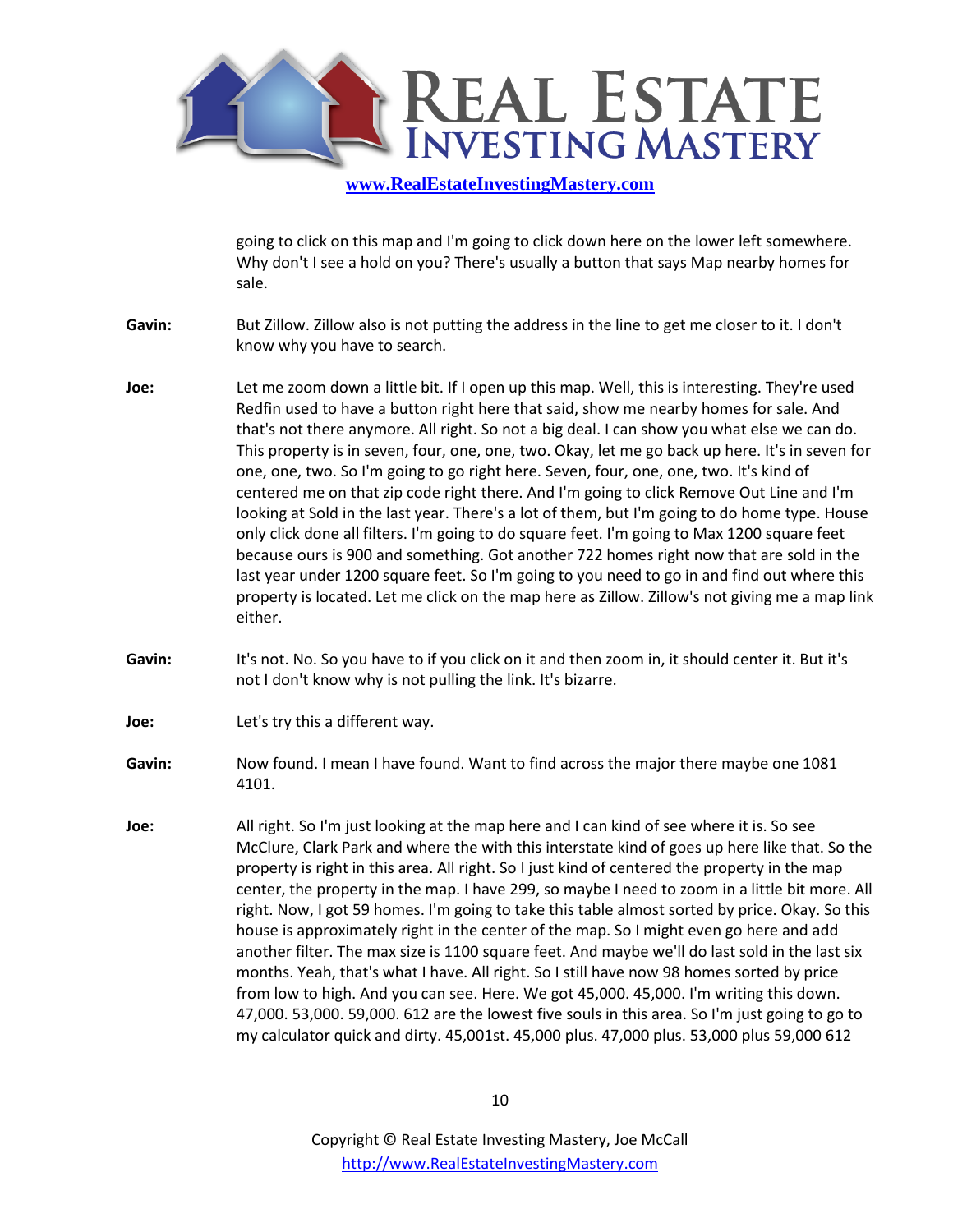

divided by five. That's going to give me an average of 40 9922 times point eight. I'm going to offer the seller \$39,937. Okay. The other thing then you want to do is you write. You see here, I'm going to. Okay. I'm going to offer 39 grand. So I'm going to sell it for 49 grand. You want to look at your active comps, if there are any, and there's usually none. It's really low right now. So this is your competition. You may need to zoom out a little bit more. All right. So here's a property for sale for 30, 65. Why would somebody want to buy yours 49 when they can buy this one for 36? Let's just look at the pictures. That's the garage. So this is a full get rehab. Maybe yours is a little nicer. Maybe this isn't that bad. Yeah.

- **Gavin:** This problem says their own. The disaster was 900, right?
- **Joe:** Yeah. 950. I think.
- **Gavin:** You see, if you on the 1% rule, you got to be all into this thing that 90,000 or less after repairs. After repairs? Yeah. So you're going to be Max.
- **Joe:** Sorry, but I feel good. If I offered 39, I know I could sell it really quickly. For 49, it'll be the cheapest property out there.
- Gavin: Yeah, I agree.
- **Joe:** And that's my cap. So what would you make a cash offer on? Based on.
- **Gavin:** Yeah, I think I think you're, you know, based on Zillow is the same thing I went to the last six months. You know there's more that need fix fixing sorry that have been fixed. I think if it was a retail thing, you might get 140 fixed up. There is actually one pending in the area, 4179, but it's pending. So that doesn't mean they actually got that. So I would I would agree, but I think this been more of a rental area. You need to run the numbers based on on the rental market rather than the rehab market. So therefore, I would be around where you are based on this maybe needing 20,000 in a were to get it kind of ready try and be all in for who sold it for 50 been for 7070 5000 and then get 900 rents.
- **Joe:** Yeah. I just realized for some reason when I'm in Zillow, in Google Chrome, it doesn't work. So that might be part of the problem I was having earlier when I'm in Safari. Zillow works just fine. All right. But anyway. All we're talking about here is looking at what are the recent sold carbs and what is the active carbs. How does that compare? This is what your buyers are looking at. Yeah, they're going to say literally look at all the comps that have sold and low 40.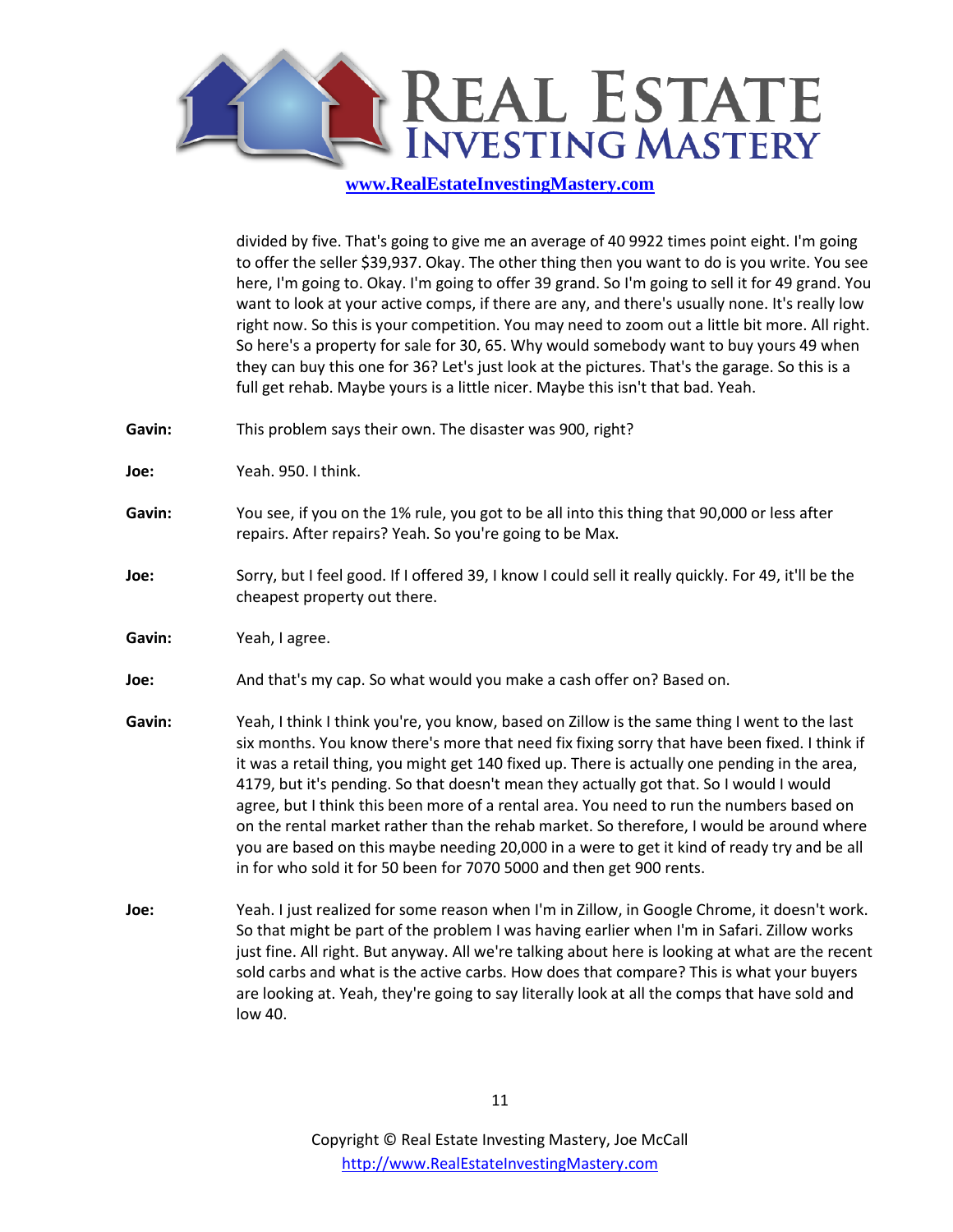

**Gavin:** And you said something important as well is you got to go and check the active is really important that you do that because if there's something out there that's as good as yours for less money, you already know you're too high. Mm hmm.

**Joe:** Yep. So I feel good offering 39, 40 grand. Sight unseen. I don't care about ARV. I don't care about repairs. I know it's going to need updating because the three tenants have lived in it in the last couple of years. Sellers are frustrated. Tired. Landlord. Probably not been had not had much rent collected in the last couple three months. It's probably a lot of deferred maintenance. The tenants not been taking care of the property. They just want to get rid of it. Yeah. All right. Now, when it comes to seller financing, let me just show you real quick what this spreadsheet does. And this is a spreadsheet that you can get in the mind map itself. So let's say the seller, you know, they say they want to sell it for 60 grand. I just put that in there that this is not this does not have anything to do with determining your offer price. This is based on the ROI method. What I mean by that is like I'm making an offer based on what I know investors are willing to this. These are the returns they want on their rental properties in this neighborhood. All right. And I know landlords, they want to make, let's say, 12% on their money, this 920 square foot for repairs. I'm going to do 25 bucks a square foot. So I'm figuring it's going to be about 23 grand. The rents on this thing is 950 a month. I'm figuring about 40% for expenses. So the net cash flow on this thing will be about 60 \$800. I want to make at least a \$10,000 wholesale fee. There's about \$1,000 in closing costs. So I'm going to make an offer for 23 grand. This is less than what I was doing before, and I got to sell it for 33 grand. But let's say I make this 10%. That kind of gets me closer in line. So I know of an investor buys it for 34 VISER for 44 grand puts 23 grand into repairs. I get a \$10,000 wholesale fee and they've got a thousand closing. They're going to make 10% on their money, figuring 40% for expenses, property management, maintenance, repairs, etc.. Okay. Yeah. And remember that that rent to price ratio investors are typically especially the bigger pocket cash flow. Investors are looking for that 1% rule. Right. And so they want to be between 1 to 2%. If I can sell it for 40 for after repairs, they're going to be in it about 1.4%, which is good. Now, I scroll down here the spreadsheet. This is the same thing that we did before. Just put in the numbers here of the lowest sold. You're going to come up with a number of times 80%. This is that and this is the rent time something. So if your investors are saying, I want the rent times 55 and 30, 23 for repairs, you're going to go for 20. So there's different numbers here. You're going to. But it's just real quick, simple ways to figure out. All right. Now, I'm just going to cover this next part real fast, because this is not as is. It just takes a little bit more time. But let's say I want to offer seller finance. I'm willing to give the seller more if they're willing to wait, if they're willing to do some seller finance. So let's say the seller wants say they want 50 grand for my cash offer. Now, let's say they want 64. I'm just kind of playing with the numbers here. The cash offer that I'm going to be making is about 34 grand. Just playing with the numbers here to make sure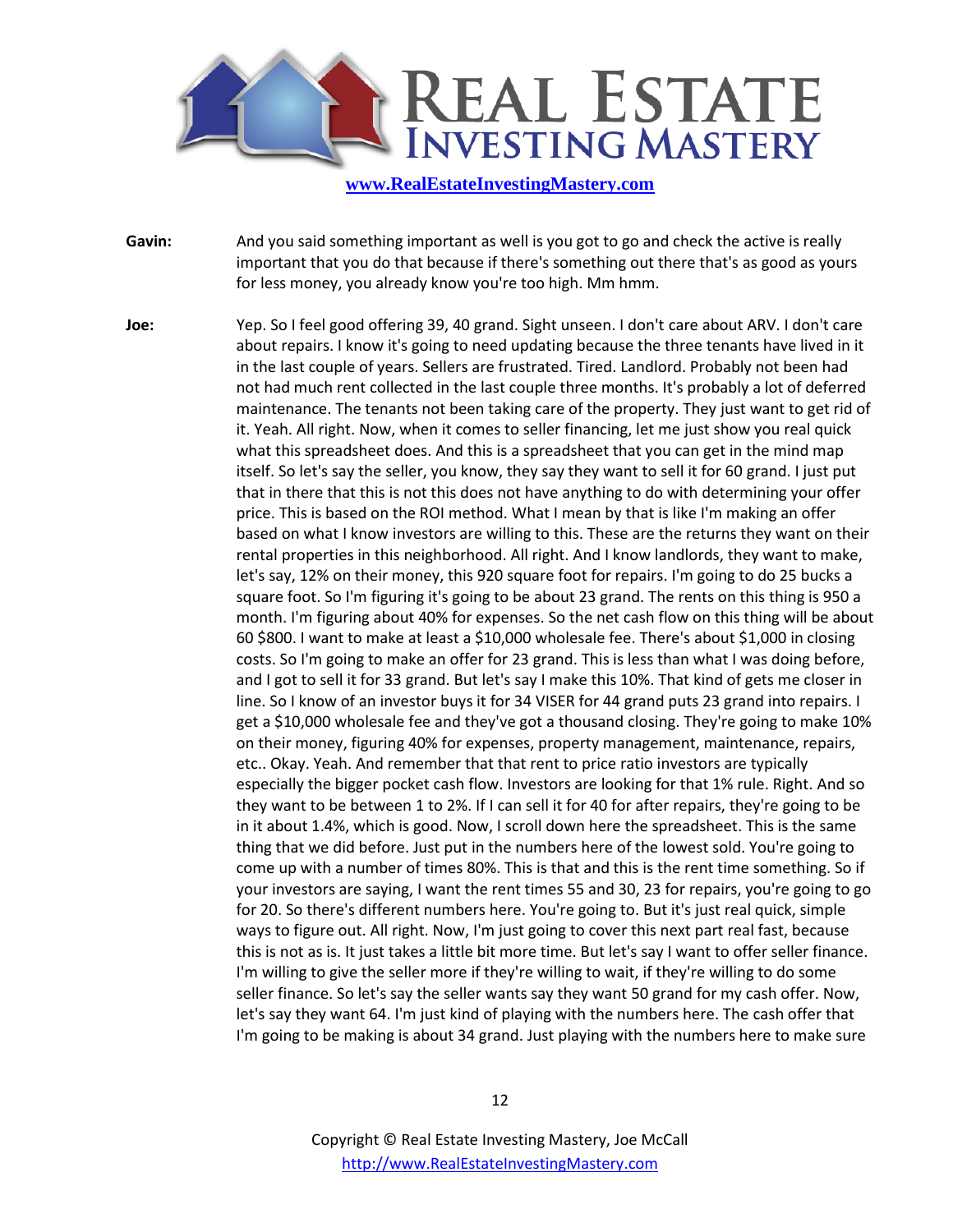

it makes sense. Okay, this is better. So the seller says they want 70 for it, let's say, because they're looking at Zestimate. Zestimate says it's worth one. 20 120,000. And they're thinking, I know it needs repairs, so I'd be willing to sell it for 70. It's going to be a lot less than what we're willing to pay, but I might be willing to give them that asking price if they consider seller financing. So I might offer them 5% down 5% interest only payments balloon in ten years. And so after repairs, this means I'm going to buy it for 40. I'm going to need 25 grand. My annual net rent. Debt service. Monthly payments. Net cash flow. Da da da da. I'm going to make \$412 a month in cash flow. If I were to buy this property for 40 grand. If I were to buy this property for 40 grand and put 25 grand into it to fix it up, and they have a couple of grand for closing costs and then rent it out. My net cash flow, after all my expenses would be \$412 a month. So this might be my offer price. I'm going to make 20% cash on cash return, offering the seller more than my cash offer was. Yeah. Now, if I do principal only payments, I might even give the seller more a higher price. 10% down with principal only payments. And I'm not paying any interest. So my net cash flow on this will be about. Three if I do 240 payments. So that's 20 years. So my net cash will be about \$394. All right. So what I want to show you here is I give the seller options. You can play with these numbers. You know, when you get this spreadsheet, just go to file, make a copy or download it as an Excel spreadsheet. But here you see my I'm going to give the seller option. Option number one, I'll give you cash for 23 grand. If you do seller financing interest only payments, I'll give you 40 grand. If you do seller financing with principal only payments, I'll give you 47 grand. And you're still. Now, even if you wholesale this deal, let's say you get it under an owner financing contract and you sell that on a financing contract. Even after you sell that package, your end buyer will still be making 14% of their money or 12% of their money, which is really good. There'll still be cash flowing. 394 for \$112 a month on these lower end properties. This spreadsheet I also have this is something I haven't played with in a while, but there's another tab here that you can mess with. All right. So that is pretty cool. Now, one of the things maybe we'll show you on another video is I have a software called Automated Off Approach that I give to our students for free. But in here you can put in the information on the property. It helps you figure the after repair value, helps you figure out hash offers using two different methods. It helps you figure out two different lease option offers and two different owner financing offers based on this stuff. So anyway, that's something that a lot of my students use and get a lot of value out of it for now, I think. Gavin, we need to wrap this up. Yeah. And I hope this has been helpful to you guys. There's the whole point we wanted to make and show you some of these things is if you want to do more deals in this market, you need to make multiple offers. And maybe on the next video we'll show how we make multiple offers for nicer homes like cash offer and lease option offers to those homes as well. Maybe I'll show off my fancy software, which I love to play with. But yeah, to get this mind map guys, to get the PDF report which looks like this, it's a lot of stuff, very colorful content and it actually gives you